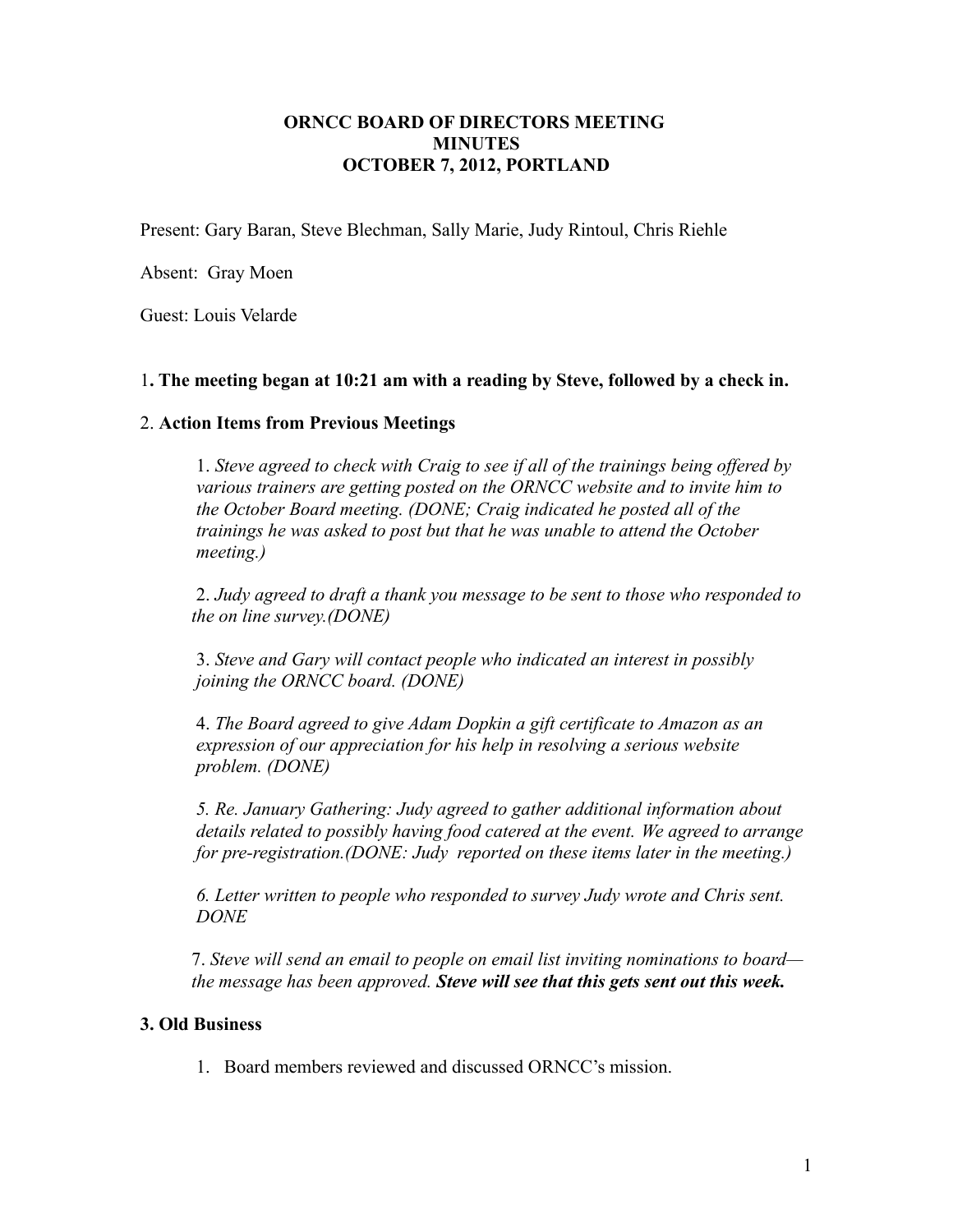2. Judy provided an update regarding the January event:

(a) Re. food: people can buy their own food at bistro downstairs. People can write their orders in the morning and the bistro will make it. ORNCC won't receive or take any money for this. Participants can also get food in the neighborhood outside of the venue.

(b) The board authorized Judy to sign the contract for the use of the venue. (c) The flier needs to go out and info needs to be posted on website. *Steve will check with Craig about his ability to put the registration form on the website.*

(d) Title of the event: NVC Community Gathering, sponsored by Oregon Network for Compassionate Communication

(e) The Board agreed to sell NVC materials at the event and to do so at perhaps as much as 50% off retail price; *Steve will see if Joe Mitchell would be willing to help with this project and Steve will handle pricing.* (f) *Judy will send Steve a list of items that she would like included in our website announcement about the gathering.*

3. Next steps regarding adding new board members: We discussed skills we are looking for in future board members.

# **4. New Business**

1. Does ORNCC want to put out its own newsletter and/or have greater oversight of the Portland/Vancouver newsletter? This item was tabled without discussion.

## 2*. Judy agreed to review ORNCC's website disclaimer notice and to report back her recommendations about this at the next board meeting.*

3. Consideration of possible new projects proposed by Judy and Chris. The Board agreed to the following:

a. ORNCC will sponsor a series of free workshops to community nonprofit organizations, e.g. Boys and Girls club s(perhaps six workshops for 2013). Judy's contact in Newport is not currently available. *Steve will contact someone at Big Brothers about offering a training to this group and will get back to us about this. Judy will check with F.O.R. in Corvallis about ongoing series.* The Board agreed to allocate \$2,000 for 2013 for these trainings (offering trainers up to \$500 for day long training).

# b.*Judy will ask Adam Dopkin to review our website and Skype conference with Judy and Chris and she will report back about this at our next meeting.*

c. *Judy will look for a local graphics person to help produce a new brochure and send an email with some dates for a meeting to create a new brochure and perhaps some other graphic materials, for example cards with feelings, needs, etc.* The Board allocated up to \$500 for this project.